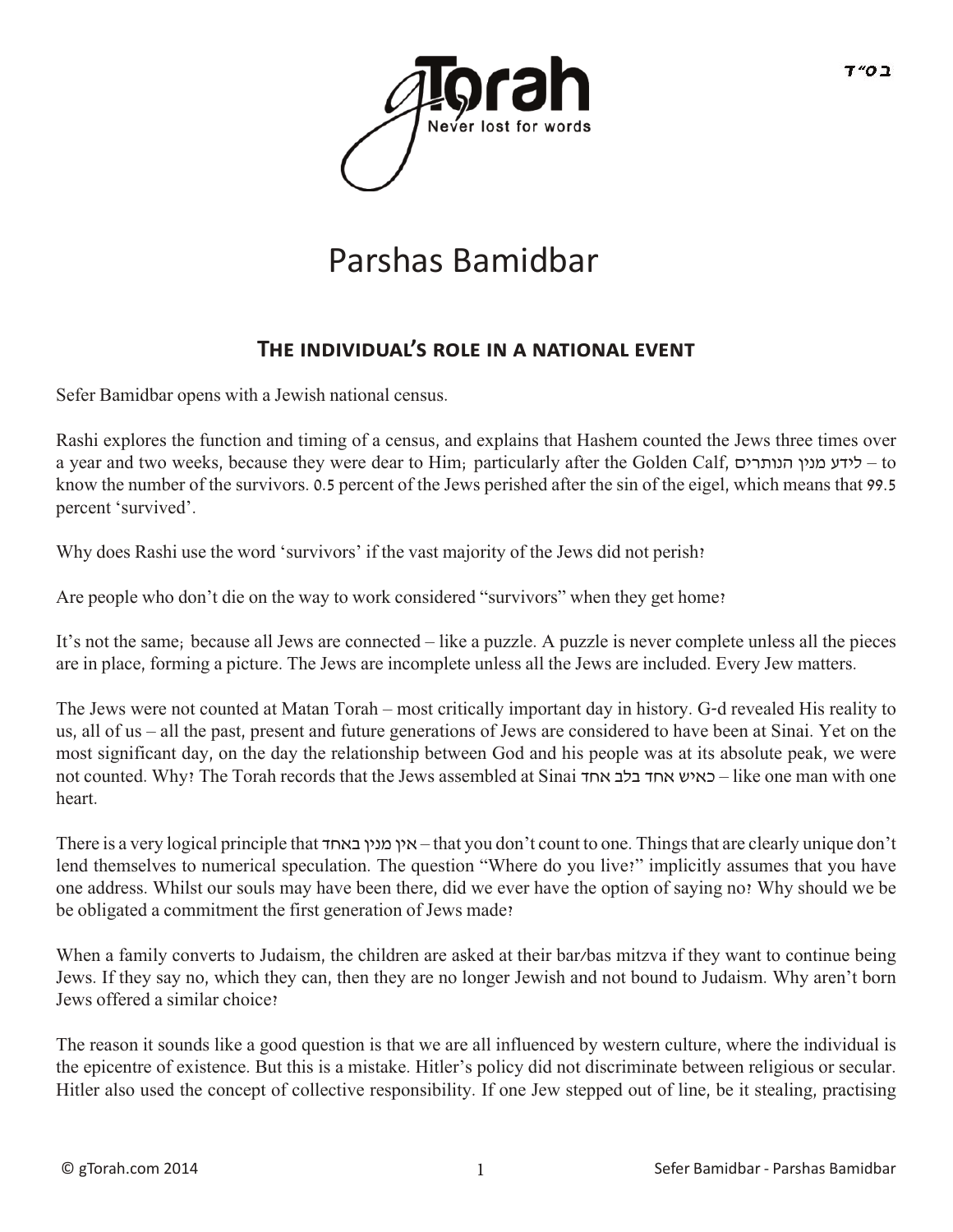Judaism, escaping, or disrespecting a Nazi, all the Jews in that camp, city, or ghetto were punished. That concept comes straight from the Torah.

Collective acceptance obligates everyone. Our primary identity is our Judaism. We are Jews who speak English, and not English speakers who happen to be Jews. You, and every single Jew you meet, are worthwhile. No matter the background, mistakes, ability, age, or anything. No one can ever take that away from you, nor you from anyone else. If you ever meet a Jew in a strange place, make sure to start a conversation!

## **Silence is Golden**

The princes of each tribe are identified in the census of the nation. But the lists are not identical, when they probably ought to be:

לְנָד אֱלְיָסָף בֵן דְעוּאֵל – For Gad, Elyasaf, son of De'uel. (1: 14)

וּמֵטֶה גַּד וְנַשִׂיא לִבְנֵי גָּד אֱלִיַסָף בֵן רְעוּאֵל – The prince of the children of Gad was Elyasaf, son of Re'uel. (2: 14)

His fathers name has changed. Why?

It is important to note that the names of the Nesi'im are not listed for historicity – all are written for deep rooted reasons – what follows is just one.

The Chida explains that the tribe of Gad merited Moshe Rabeinu being buried in their portion, as they kept silent in the face of Reuven's instructions. Reuven and Gad were encamped next to each other, and Reuven was "Rosh HaDegel" – leader of their formation, in charge of all camp movements. Reuven was a firstborn of Leah, as was Dan of Bilhah, and both tribes were "Rosh HaDegel", whereas Gad, a firstborn Zilpah was overlooked. The tribe of Gad did not protest to Moshe that they weren't given this privilege, and as such merited for Moshe buried in their portion.

This trait is characterised in the saying of R' Shimon Ben Gamliel in Pirkei Avos שתיקה אלא טוב לגוף מצאתי לא – I've not found anything better for the body than silence. Self sacrifice in the interest of the greater good was prevalent in Moshe's personality too. Moshe is occasionally referred to as ל-א ריע – friend of G-d – the name of the ancestor of the Nasi of Gad – רעואַל.

There is a story told about the Sdei Chemed, who was already known for his diligence and sharpness as a young man. There were two young men who attempted to get into the yeshiva he studied in, but were rejected. Feeling bitter, one of them hatched a plot to get back at the institution, by disgracing its star student, the Sdei Chemed. The Beis Midrash was prepared every morning by a local village lady. Knowing that the Sdei Chemed was there by sunrise every morning, the plotter offered her money to falsely accuse the Sdei Chemed of molesting her one morning. She flatly refused, insisting that she would lose her job and income. The plotter assured he'd hire her if she lost her job, to which she agreed. Word got out that the Sdei Chemed had "molested" this woman, and the whole town was in outrage and uproar.

Knowing the Sdei Chemed's character, the Rosh Yeshiva was adamant and refused to believe her, and she lost her job, and would hear no more of the matter. Not days after the incident, the plotter who had paid off the woman passed away. She saw the young man had gotten his come-uppance, and he had died without getting her anew job. Tearful and contrite, she approached the Sdei Chemed on his way home and begged forgiveness, and told him the